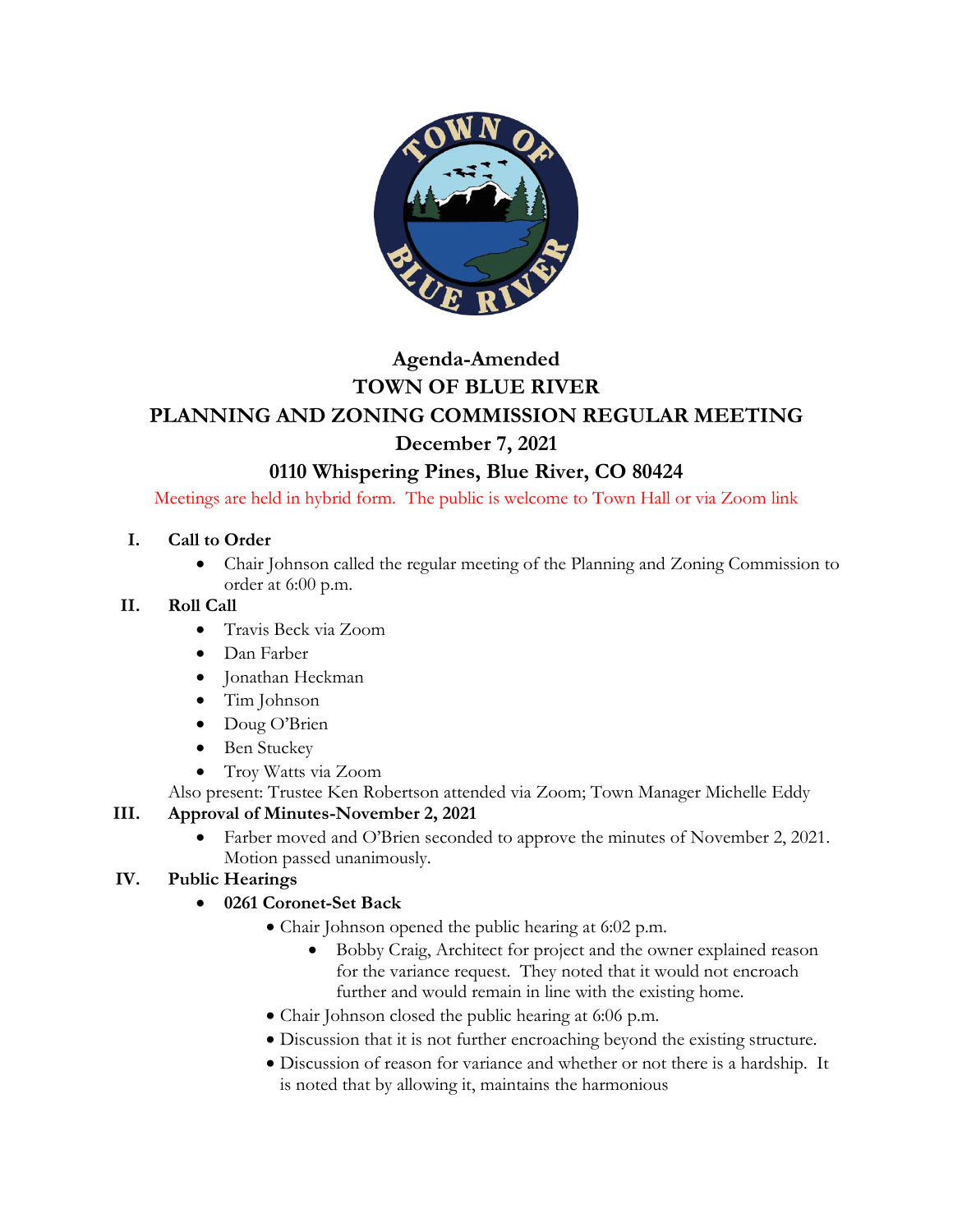• Heckman moved and Stuckey seconded to approve set back variance request at 0261 Coronet. Motion passed unanimously.

#### **V. Project Reviews**

#### • **0261 Coronet-Garage & Addition**

- The project at 0261 was presented and a report had been received from the Building Official.
- Heckman moved and O'Brien seconded to approve the garage and addition at 0261 Coronet. Motion passed

#### • **0016 Rustic-New Construction**

- The project was presented and the Building Official's report was provided. Town Manager Eddy noted letters received for the record.
- The project architect presented the project. Andy Stable, Architect spoke to the project on behalf of the homeowner. He reviewed the points of the project addressing the concerns from previous submittal.
- Discussion that the structure looks good and feels it is meeting the requirements and the intent of the guidelines.
- Watts moved and Stuckey seconded to approve the new construction project at 0016 Rustic. Motion passed unanimously.

#### • **1152 Indiana Creek-Addition**

- The project and the Building Officials report were presented. Town Manager Eddy noted the project has been approved by the HOA.
- Tyler Moore, Architect discussed the project.
- Discussion of the roof pitches and comments made from the Building Official.
- Dan Cleary, Rustic Terrace asked about the rule on allowing accessory units and septic permits. Manager Eddy provided the response.
- O'Brien moved and Farber seconded to approve the addition at 1152 Indiana Creek. Motion passed unanimously.

#### **VI. Chapter 16 Review**

- Town Manager Eddy reviewed draft chapters that were provided to the Planning and Zoning Commission and posted online. She asked for comments and review.
	- Section 16A-6-30 question on who would determine the size for hotels. Manager
	- 16-4-50 about the vacation of lot lines. Manager Eddy explained it is in the existing code.
	- It was asked to include ridgeline regulations.
	- It was asked to make sure to be cognizant of inherent conflicts in the code to avoid what we have now.

#### **VII. Measurement of Roof Height**

• Town Manager Eddy asked for clarification on how roof height is measured for the updates to the Town Code. Decision for Trustee Robertson and Manager Eddy to follow up with the Town Attorney.

#### **VIII. Chair and Vice Chair Vote/Recommendation**

• Nominations for Chair and Vice Chair were sought. Town Manager Eddy noted this will be an annual basis and the Chairs of all Committees will be required to attend